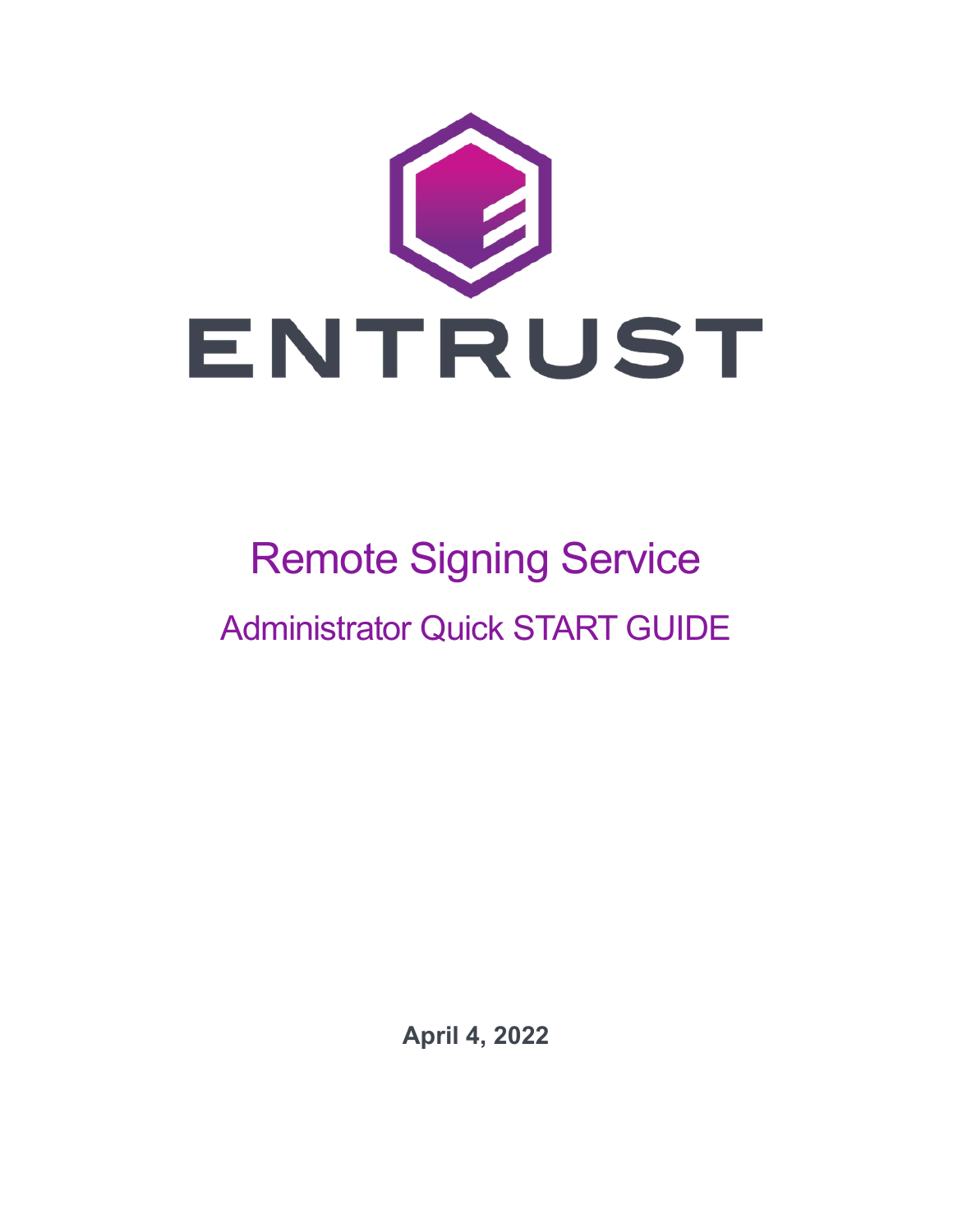*Entrust and the hexagon design are trademarks, registered trademarks and/or service marks of Entrust Corporation in Canada and the United States and in other countries. All Entrust product names and logos are trademarks, registered trademarks and/or service marks of Entrust Corporation. All other company and product names and logos are trademarks, registered trademarks and/or service marks of their respective owners in certain countries.* 

*This information is subject to change as Entrust reserves the right to, without notice, make changes to its products as progress in engineering or manufacturing methods or circumstances may warrant. The material provided in this document is for information purposes only. It is not intended to be advice. You should not act or abstain from acting based upon such information without first consulting a professional. ENTRUST DOES NOT WARRANT THE QUALITY, ACCURACY OR COMPLETENESS O F THE INFORMATION CONTAINED IN THIS ARTICLE. SUCH INFORMATION IS PROVIDED "AS IS" WITHOUT ANY REPRESENTATIONS AND/OR WARRANTIES OF ANY KIND, WHETHER EXPRESS, IMPLIED, STATUTORY, BY USAGE OF TRADE, OR OTHERWISE, AND ENTRUST*  SPECIFICALLY DISCLAIMS ANY AND ALL REPRESENTATIONS, AND/OR WARRANTIES OF *MERCHANTABILITY, SATISFACTORY QUALITY, NON-INFRINGEMENT, OR FITNESS FOR A SPECIFIC PURPOSE.*

© 2022, Entrust. All rights reserved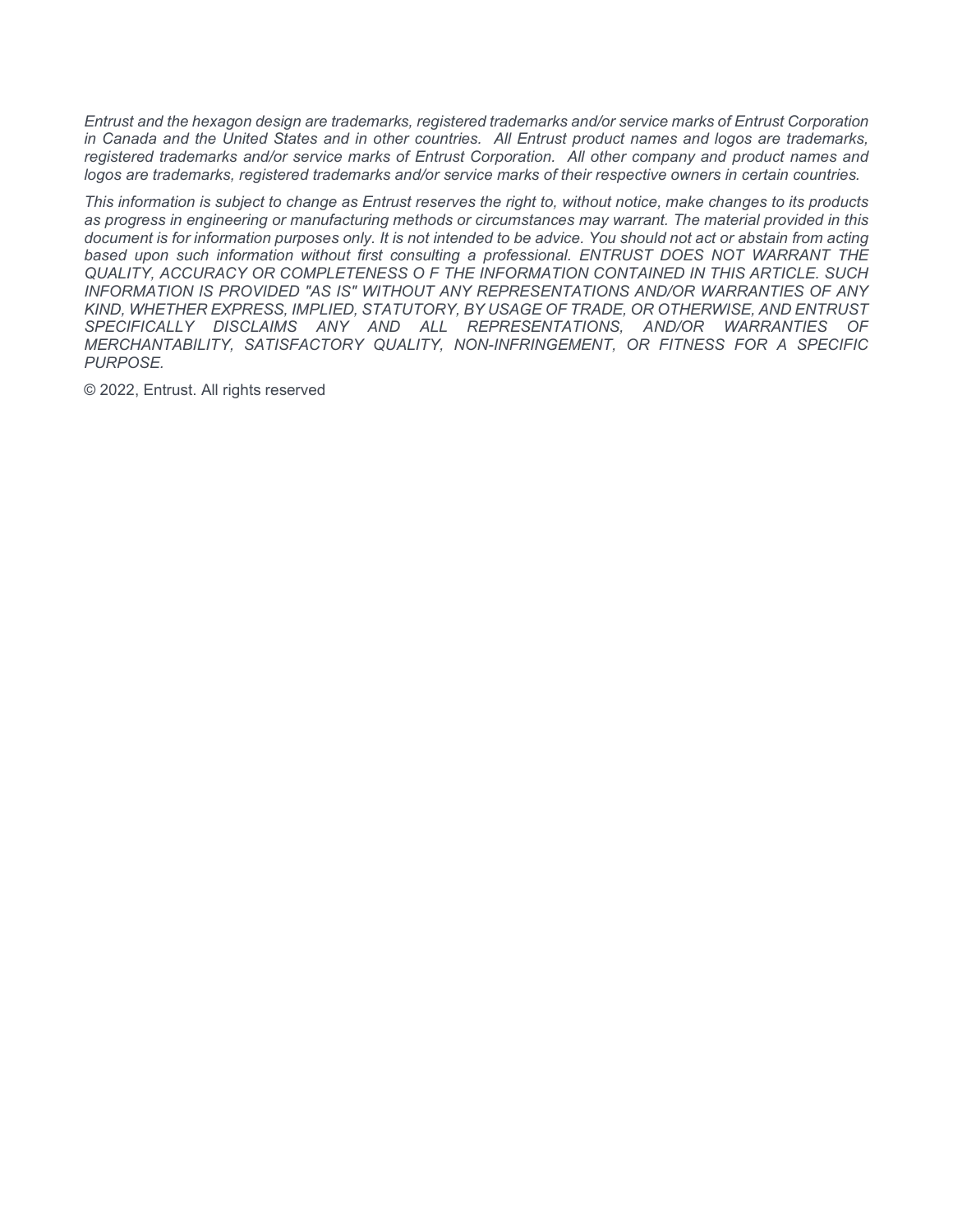# Contents

| $2^{\circ}$   |  |
|---------------|--|
| 2.1           |  |
| $2.2^{\circ}$ |  |
| 2.3           |  |
| 2.4           |  |
|               |  |
| 3.1           |  |
| 3.2           |  |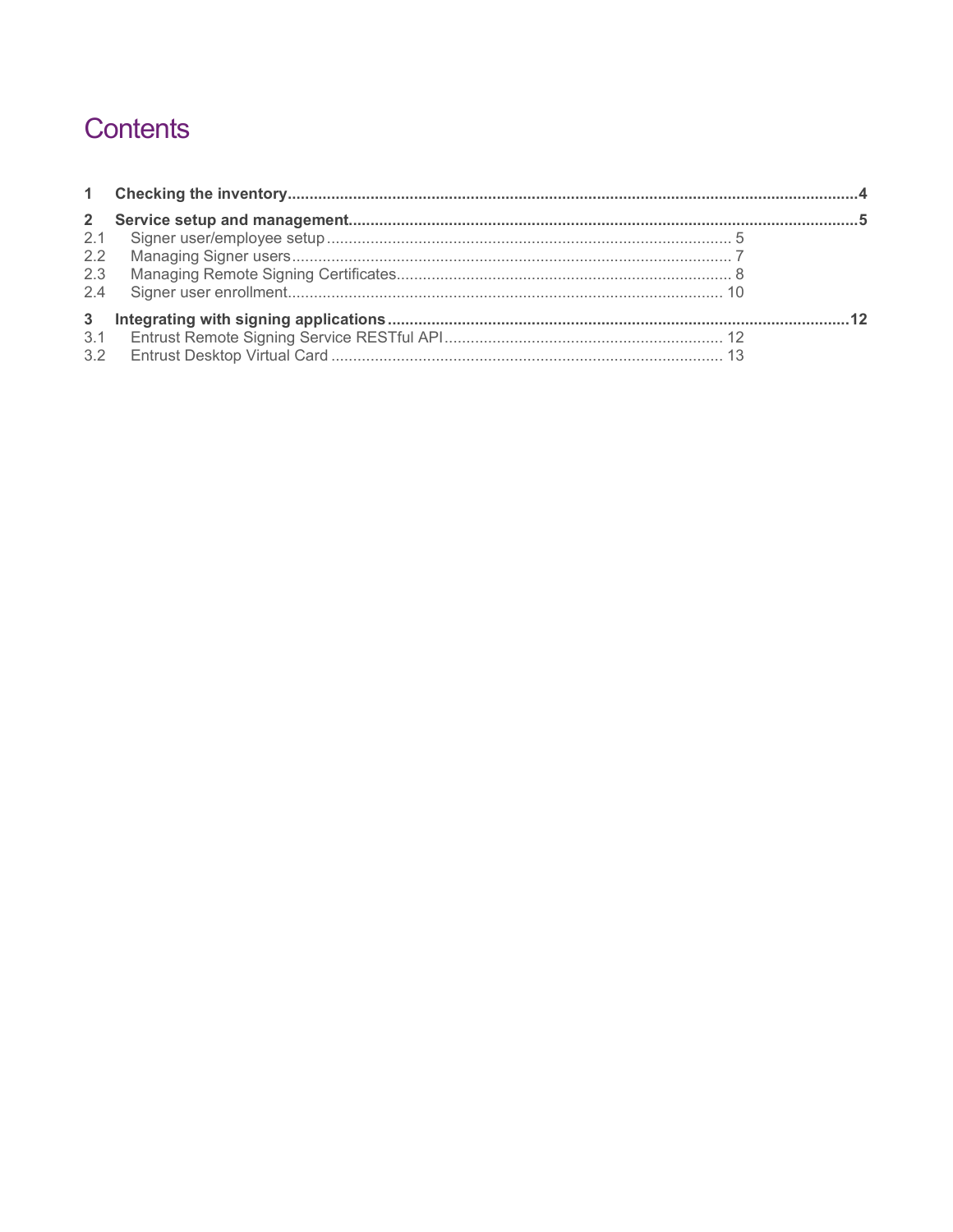# <span id="page-3-0"></span>**1 Checking the inventory**

Before starting to create the Signer users, it is recommended to check that the inventory is sufficient for the number of users that are needed.

- 1 Log in to the ECS Portal as a Super Admin or Requester user.
- 2 Navigate to **Administration** > **Inventory** > **View Total Inventory**.
- 3 Look for the row that starts with *Remote Signing Certificate for Employees* and check that the *Remaining* value is sufficient.

| J<br><b>ENTRUST</b> | Enterprise | <b>CERTIFICATE SERVICES</b>  |                                   |       |                              |                                     |                           |  |
|---------------------|------------|------------------------------|-----------------------------------|-------|------------------------------|-------------------------------------|---------------------------|--|
|                     | Home       | Create $\blacktriangleright$ | Certificates $\blacktriangledown$ | Sites | Reports $\blacktriangledown$ | Administration $\blacktriangledown$ | Help $\blacktriangledown$ |  |

#### **Buy More Inventory**

| <b>Account Inventory</b>                                           |                 |                |           |              | <b>Allocated to Groups</b> |           |              | <b>Unallocated Inventory</b> |           |  |  |
|--------------------------------------------------------------------|-----------------|----------------|-----------|--------------|----------------------------|-----------|--------------|------------------------------|-----------|--|--|
| Product                                                            | <b>Total</b>    | <b>Used</b>    | Remaining | <b>Total</b> | <b>Used</b>                | Remaining | <b>Total</b> | <b>Used</b>                  | Remaining |  |  |
| Private SSL                                                        | 95              | 15             | 80        | $\circ$      | O                          | $\circ$   | 95           | 15                           | 80        |  |  |
| Private SSL Enrollment<br>Service                                  | 13 <sup>°</sup> | $\overline{7}$ | 6         | $\circ$      | $\circ$                    | $\circ$   | 13           | $\overline{7}$               | 6         |  |  |
| <b>Qualified Web</b><br><b>Authentication Certificate</b><br>elDAS | 15              | o              | 15        | o            | O                          | $\circ$   | 15           | $\circ$                      | 15        |  |  |
| Remote Signing Certificate<br>for Employees                        | 100             | 5              | 95        | $\circ$      | $\circ$                    | $\circ$   | $\circ$      | $\circ$                      | O         |  |  |
| <b>SMIME Enterprise</b>                                            | 445             | 412            | 33        | 5            | 5                          | $\circ$   | 440          | 407                          | 33        |  |  |
| Standard OV SSL                                                    | 190             | 77             | 113       | 20           |                            | 19        | 170          | 76                           | 94        |  |  |
| <b>Verified Mark</b>                                               | 3               | o              | 3         | O            | $\circ$                    | O         | 3            | $\circ$                      | 3         |  |  |
| Wildcard OV SSL                                                    | 36              | 4              | 32        | $\circ$      | $\circ$                    | $\circ$   | 36           | 4                            | 32        |  |  |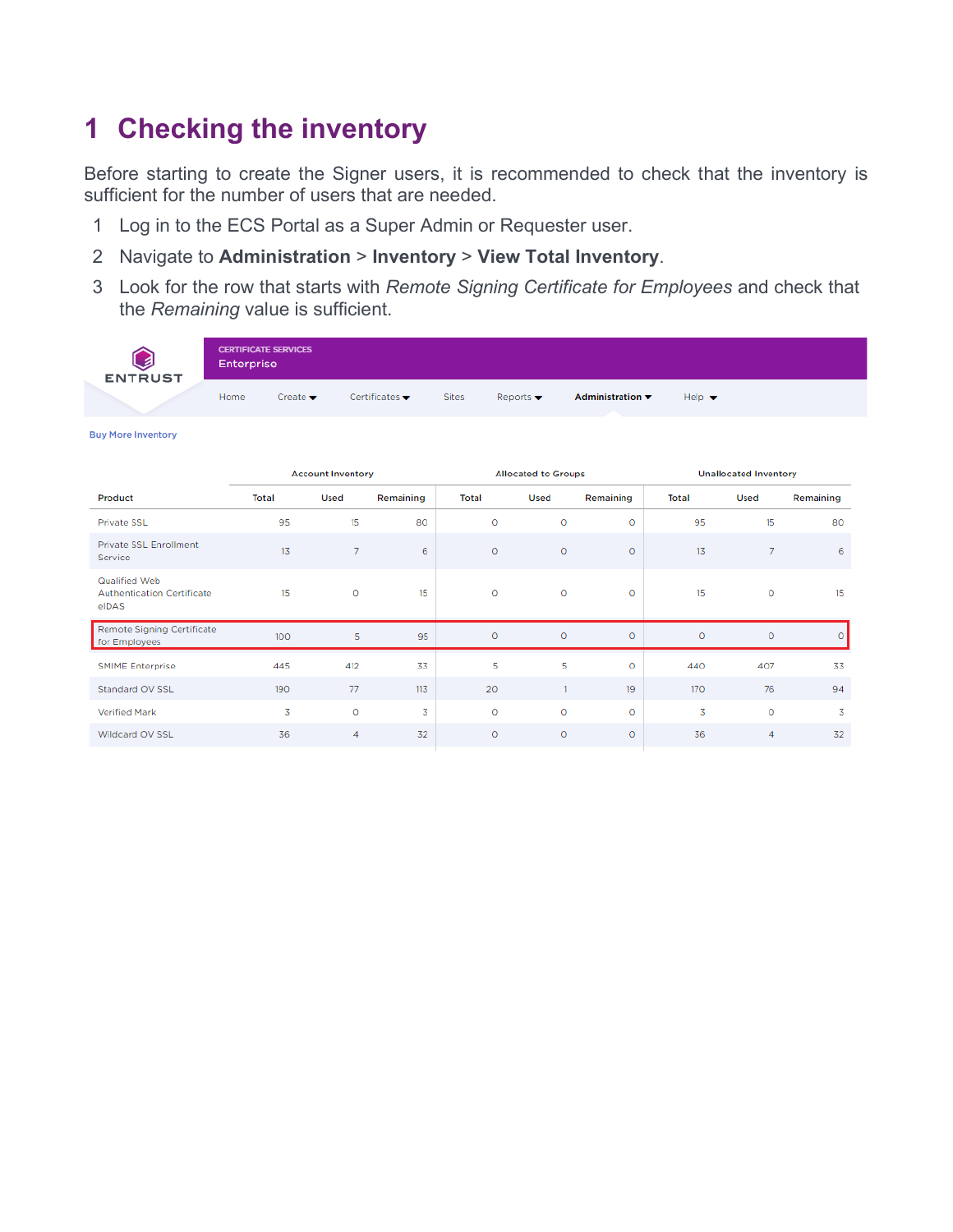# <span id="page-4-0"></span>**2 Service setup and management**

The general steps for setting up the Remote Signing Service for your employees are:

- 1 In your Entrust Certificate Services Enterprise account, create a Signer user for each employee who will need to sign documents.
- 2 The employee receives an email prompting them to complete Personal Identity Validation.
- 3 When the Personal Validation has been completed, the employee receives another email, confirming success of their Personal Validation and providing a link and credentials for the RSS Portal.
- 4 The employee logs into the RSS Portal, sets up second-factor authentication, and grants consent to create their personal signing certificate.
- 5 The employee's Remote Signing certificate is created.

The employee can now sign documents. There are three ways to sign documents:

- 1 The employee chooses to sign using the Entrust Desktop Virtual Card.
	- The Desktop Virtual Card is a plug-in that allows Windows applications to use remote keys located in the Entrust Remote Signing Service for authentication and signing.
	- To Use: Activate the Entrust Virtual Card with credentials, then use a second factor authenticator to sign in from Adobe Acrobat or other Windows desktop application.
- 2 The employee chooses to sign through a Signing Partner (e.g. Adobe, Sysmosoft).
	- The employee logs in to the Signing Partner web page or application and uploads the document to be signed. When prompted to select the Digital ID provider and selecting Entrust, they will be prompted for their Remote Signing Service credentials, both first and second factors.
- 3 The employee signs using a custom signing app, developed using the CSC Remote Signing API.
	- CSC is "Cloud Signature Consortium." This body develops and maintains architectures, protocol, and API specifications for remote signature applications.
	- Entrust has developed a RESTful API based on CSC specification for use in developing custom signing applications.

# <span id="page-4-1"></span>**2.1 Signer user/employee setup**

An ECS Enterprise Super Admin or Requester user logs into the ECS Portal, and adds the employee as a Signer user.

- 1 Log in to the ECS Portal as a Super Admin or Requester user.
- 2 Navigate to **Administration** > **User Management**, and click **Add User**.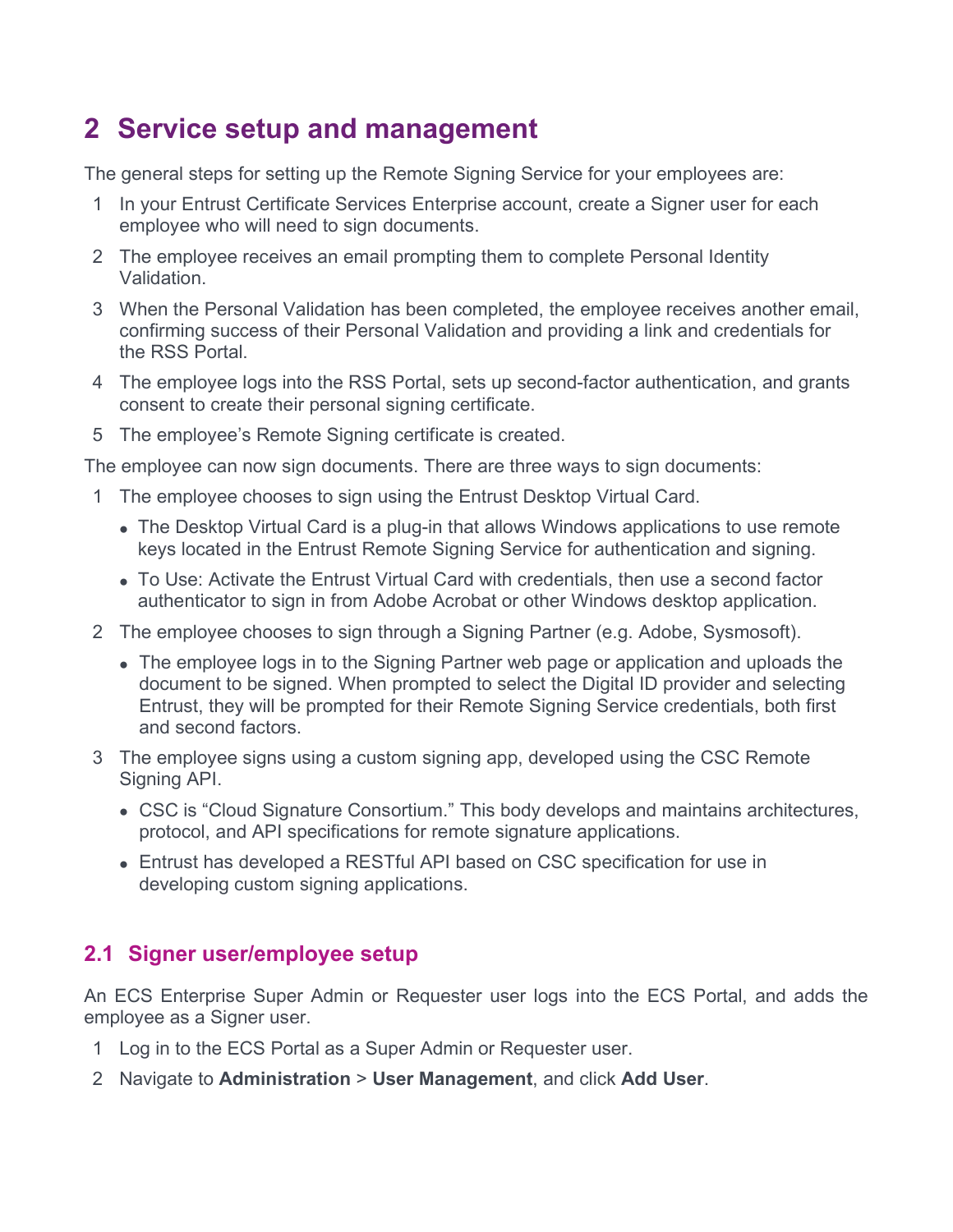- 3 Select **Signer**, and click **Next**.
- 4 Complete the Signer details, and select the checkbox labelled **Allow this user to register for the Remote Signing Service**.

**Note**: The domain in the user's email address must be a verified domain.

5 Click **Submit**.

| <b>ENTRUST</b>           | <b>CERTIFICATE SERVICES</b><br>Buy Messages a Support <b>The Chat</b><br>$\sim$ Account $\blacktriangledown$<br>Enterprise                                                     |
|--------------------------|--------------------------------------------------------------------------------------------------------------------------------------------------------------------------------|
|                          | Logout $\rightarrow$<br>Home Create $\bullet$ Certificates $\bullet$<br>Sites<br>Reports $\blacktriangledown$<br>Administration $\blacktriangledown$ Help $\blacktriangledown$ |
| <b>Add User</b>          | <b>Add User</b>                                                                                                                                                                |
| <b>Super Admin Users</b> | 8<br>Select the user role and click Next to proceed.                                                                                                                           |
| <b>Sub Admin Users</b>   |                                                                                                                                                                                |
| <b>Requester Users</b>   | User Role                                                                                                                                                                      |
| <b>Signer Users</b>      | Super Admin (i)<br>0<br>$\pm$<br>Sub Admin<br>O                                                                                                                                |
| <b>All Users</b>         | $\mathbf{i}$<br>Requester<br>0<br>$\mathbf{i}$<br>Signer                                                                                                                       |
|                          | <b>Next</b><br>Cancel                                                                                                                                                          |

Fill in the user's name and email address. The domain in the email address must already be verified.

| <b>User</b>                                                                                                                                                                                                                                                            |                            |                                        |  |  |  |
|------------------------------------------------------------------------------------------------------------------------------------------------------------------------------------------------------------------------------------------------------------------------|----------------------------|----------------------------------------|--|--|--|
| <b>Given Names</b>                                                                                                                                                                                                                                                     | Sally                      | $\mathbf{E}$                           |  |  |  |
| <b>Family Name</b>                                                                                                                                                                                                                                                     | Hatfield                   |                                        |  |  |  |
| Phone:                                                                                                                                                                                                                                                                 | 6135555555                 |                                        |  |  |  |
| <b>Email Address:</b>                                                                                                                                                                                                                                                  | sally.hatfield@Company.com | $\mathbf{i}$                           |  |  |  |
| Permissions                                                                                                                                                                                                                                                            |                            |                                        |  |  |  |
| In addition to emails requiring completion of Personal Validation, this Signer user will receive an email inviting them to register for the Remote<br>£<br>Signing Service.<br>$\blacktriangledown$<br>Allow this user to register for the Remote Signing Service. (i) |                            |                                        |  |  |  |
|                                                                                                                                                                                                                                                                        |                            | <b>Submit</b><br><b>Back</b><br>Cancel |  |  |  |

The new Signer user appears in the Users grid with status **Pending**.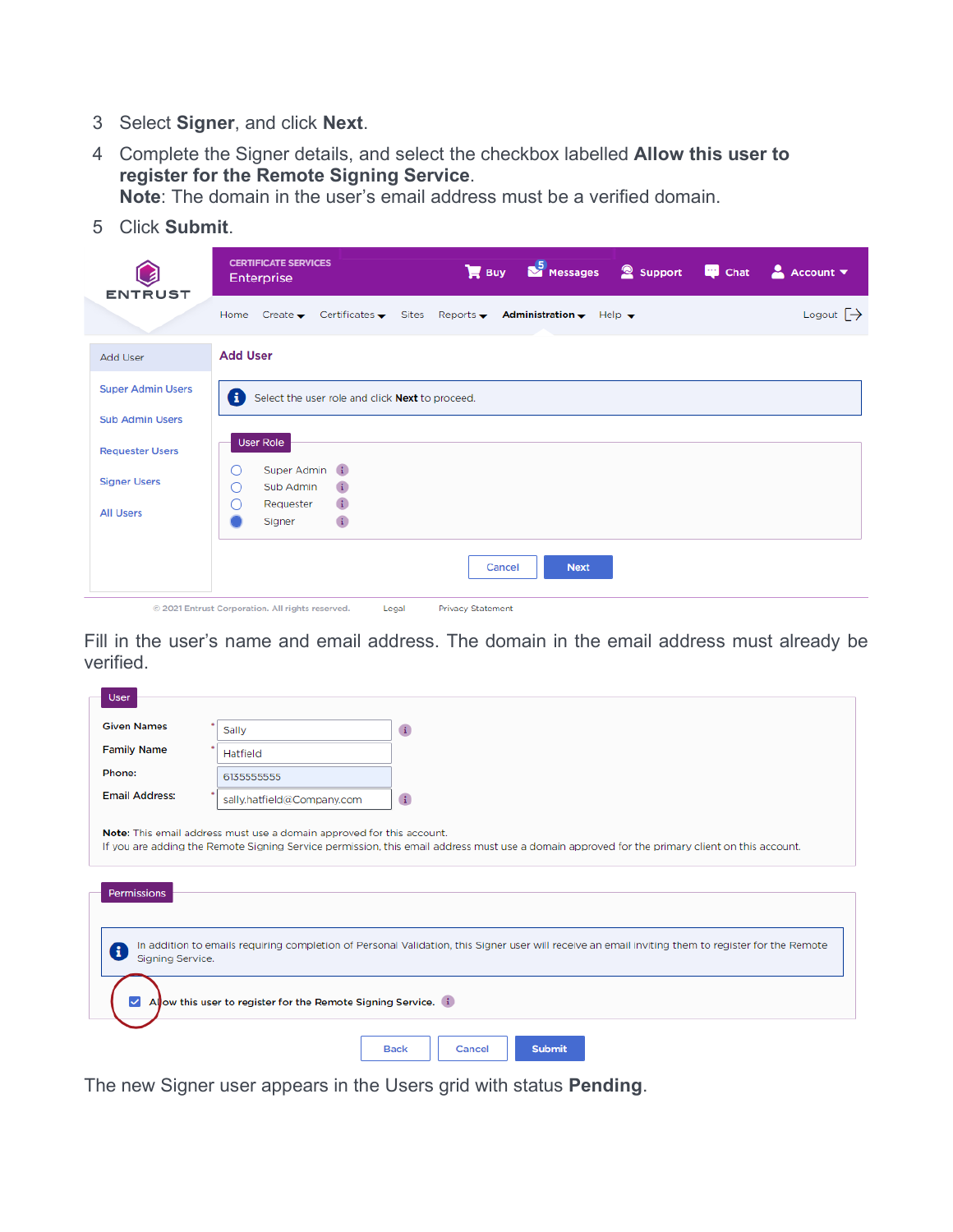|              | $\frac{1}{2}$ Actions $\overline{y}$ | Export to Excel   T View Filters   | $\downarrow$ $\frac{1}{2}$ View Sorting |                 |                             |   |       |   | Search: Start typing | Q.    |
|--------------|--------------------------------------|------------------------------------|-----------------------------------------|-----------------|-----------------------------|---|-------|---|----------------------|-------|
|              | Actions                              | Name $\downarrow$<br>÷             | Phone<br>÷                              | User $\ldots$ : | <b>Email Address</b>        | ÷ | Group | ÷ | ÷<br>Status          | $R_1$ |
|              |                                      | Sally Hatfield                     | 6135555555                              |                 | sally.hatfield@ Company.com |   |       |   | Pending              | Sic   |
|              | $\circ$                              | name surname                       | 6135555555                              |                 | name@testcertificates.com   |   |       |   | Pending              | Si    |
|              | œ                                    | <b>Frank Smith</b>                 |                                         |                 | fsmith@testcertificates.com |   |       |   | Active               | Si    |
|              | 40.                                  | <b>Bob Lee</b>                     |                                         |                 | bob.lee@entrust.com         |   |       |   | Active               | Siç   |
|              |                                      |                                    |                                         |                 |                             |   |       |   |                      | Þ.    |
| $\mathbf{H}$ | Page<br>м                            | of 1<br>$\blacktriangleright$<br>٠ | 250<br>items per page<br>$\checkmark$   |                 |                             |   |       |   | 1 - 10 of 10 items   | O     |

The new Signer User (Sally Hatfield) receives an email containing instructions for completing Personal Validation and for obtaining the Entrust Identity application.

# <span id="page-6-0"></span>**2.2 Managing Signer users**

An ECS Enterprise Super Admin can deactivate a Signer user, if necessary; you might want to do this if the employee associated to the Signer user leaves the company or changes job responsibilities and no longer needs to sign documents.

There are two ways to deactivate a Signer user from the User grid, using the Actions menu or using the Deactivate toggle.

NOTE: When a Signer user is deactivated, their certificate is revoked and returned to inventory and can be used for another user.

- 1 Log in to the ECS Portal as a Super Admin.
- 2 Navigate to **Administration** > **User Management** > **Signer Users**.
- 3 On the row for the Signer User to deactivate:
	- Select the checkbox, and click **Actions** > **Deactivate**.
	- Click the toggle in the **Actions** column.
- 4 A confirmation dialog box appears. Click **OK**.

When the Signer User is deactivated, their credentials are no longer valid.

It is recommended that you also make sure that the Remote Signing certificate associated with the Signer user is revoked.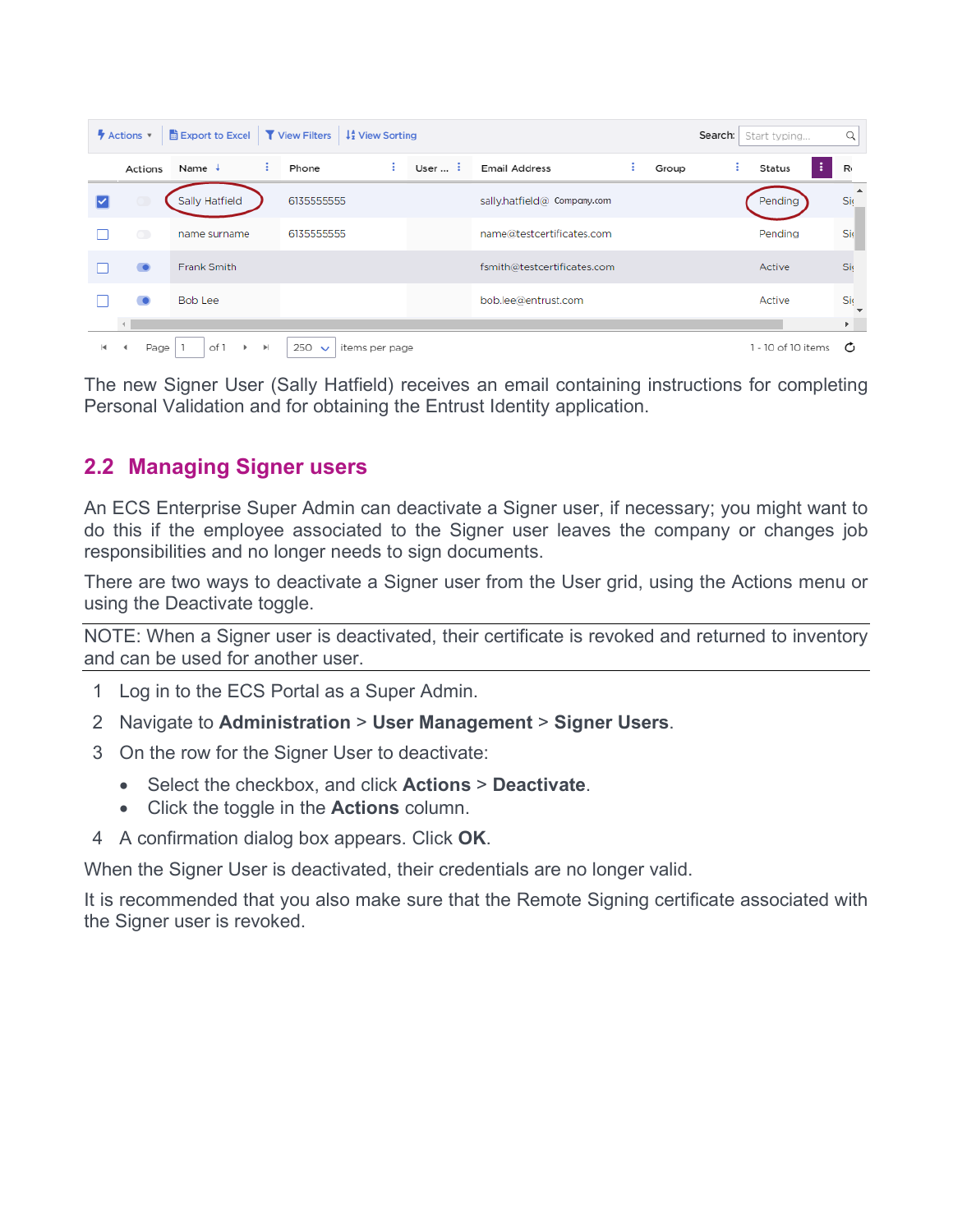| в<br><b>ENTRUST</b>              | <b>CERTIFICATE SERVICES</b><br>Enterprise |                                                                     |                                    |                                                  |                               | $\mathbf{F}$ Buy               | Messages                   | Support | <b>D</b> Chat | А<br>Account $\blacktriangledown$ |                           |
|----------------------------------|-------------------------------------------|---------------------------------------------------------------------|------------------------------------|--------------------------------------------------|-------------------------------|--------------------------------|----------------------------|---------|---------------|-----------------------------------|---------------------------|
|                                  | Home                                      | Create $\rightarrow$                                                | Certificates $\blacktriangleright$ | <b>Sites</b>                                     | Reports $\blacktriangleright$ | Administration $\rightarrow$   | Help $\blacktriangleright$ |         |               | Logout $\Box$                     |                           |
| <b>Add User</b>                  | <b>∲</b> Actions ▼                        | Export to Excel                                                     |                                    | <b>T</b> View Filters $\frac{1}{2}$ View Sorting |                               |                                |                            |         |               | Search: Start typing              | $\alpha$                  |
| <b>Super Admin Users</b>         | Open<br>Deactivate                        | ÷<br>Name                                                           | Phone                              | ŧ                                                | User  :                       | <b>Email Address</b>           | Group                      | ÷       | ÷<br>Status   | Role '                            | ÷                         |
| <b>Sub Admin Users</b>           | ☑<br>٠                                    | <b>Bob Lee</b>                                                      |                                    |                                                  |                               | bob.lee@testcertificates.com   |                            |         | Active        | Signer                            | $\blacktriangle$          |
| <b>Requester Users</b>           | $\bullet$                                 | Frank Smith                                                         |                                    |                                                  |                               | fsmith@testcertificates.com    |                            |         | Active        | Signer                            |                           |
| Signer Users<br><b>All Users</b> | œ                                         | TechFirst TechLast                                                  |                                    |                                                  |                               | techfirst.techlast@entrust.com |                            |         | Active        | Signer                            |                           |
|                                  | $\vert$<br>Page 1<br>м                    | of 1<br>$\left\vert \mathbf{r}\right\vert$<br>$\blacktriangleright$ | 250<br>$\checkmark$                | items per page                                   |                               |                                |                            |         |               | 1 - 10 of 10 items                | $\blacktriangledown$<br>O |

# <span id="page-7-0"></span>**2.3 Managing Remote Signing Certificates**

There are three management actions that can be performed on Remote Signing Certificates.

**2.3.1.1 Revoking a Remote Signing certificate – Super Admin only**

If an employee leaves the company or a certificate becomes compromised, the ECS Super Admin can revoke the certificate from the ECS Portal.

NOTE: Revoked certificates are returned to inventory and can be used for another user.

- 1 Log in to the ECS Portal as a Super Admin.
- 2 Navigate to **Administration** > **Certificates** > **Managed Certificates**.
- 3 On the row for the Remote Signing Certificate to revoke, select the checkbox, and click **Actions** > **Revoke**.
- 4 A Revoke dialog box appears. Select a reason for revoking the certificate, and click **Confirm**.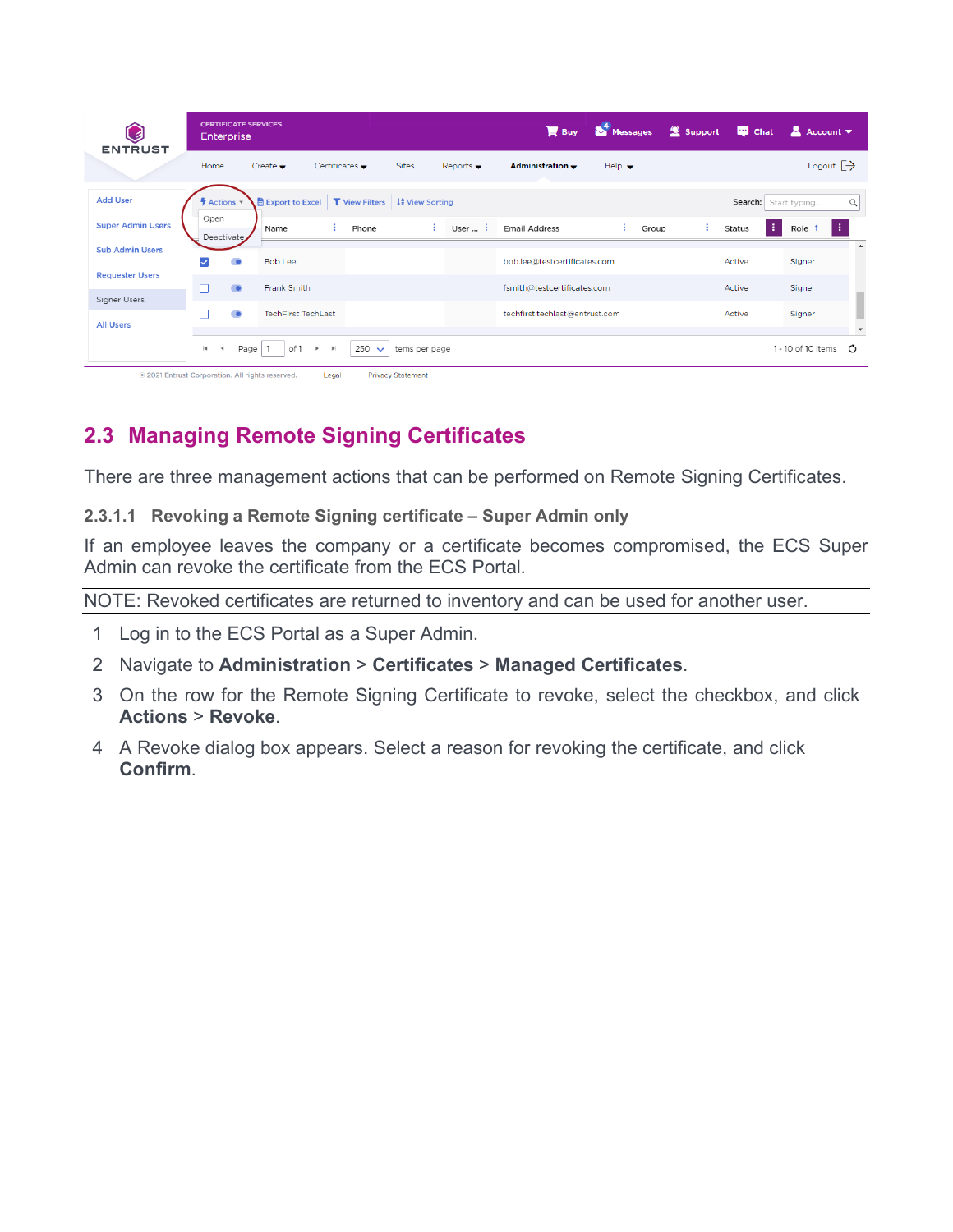|                        |                           | Create $\blacktriangledown$<br>Home                                        | Certificates v<br>Sites | Reports $\bullet$                         | Administration -                                                              | Help $\blacktriangledown$ |                          |                          |                          |                  |                               | Logout $\Rightarrow$ |
|------------------------|---------------------------|----------------------------------------------------------------------------|-------------------------|-------------------------------------------|-------------------------------------------------------------------------------|---------------------------|--------------------------|--------------------------|--------------------------|------------------|-------------------------------|----------------------|
|                        | <b>O</b> ECS Certificates | C Foreign Certificates                                                     |                         | C Pending Approvals C Pending User Pickup | C Active Remote Signing X C Pending Requester Confirmation C PKI Certificates |                           |                          |                          |                          |                  |                               |                      |
| Actions <sup>(1)</sup> |                           | Export to Excel   T View Filters     View Sorting   Export Certificates(1) |                         |                                           |                                                                               |                           |                          |                          |                          |                  | Search: Provide at least 3  Q |                      |
| Revoke                 |                           | pract a column header and drop it here to group by that column             |                         |                                           |                                                                               |                           |                          |                          |                          |                  |                               |                      |
|                        | Tracking $ID +$           | Certificate Type                                                           | Common Name             | Serial Number (Hex)                       | Pickup Status                                                                 | <b>SAN List</b>           | Cert Friendly Name       | Organization (O)         | Organizational Unit (OU) | Subject DN       | Issue Date + :                |                      |
|                        | 494269                    | Remote Signing Certific                                                    | Enric Granda            | 14837E55CEC34F84E72A                      | Active                                                                        |                           | entrust.com (Enric Grand | <b>DMortimer Company</b> |                          | email=enric.gran | Feb 18, 2021                  |                      |
|                        | 494161                    | Remote Signing Certific                                                    | Enric Granda            | 3D207E3CIF567A19AA23                      | Renewed                                                                       |                           | entrust.com (Enric Grand | <b>DMortimer Company</b> |                          | email=enric.gran | Feb 16, 2021                  |                      |
|                        | 494160                    | Remote Signing Certific                                                    | Enric Granda            | 3B8FD157D328EDFF038E.                     | Renewed                                                                       |                           | entrust.com (Enric Grand | <b>DMortimer Company</b> |                          | email=enric.gran | Feb 16, 2021                  |                      |
|                        | 494159                    | Remote Signing Certific                                                    | Enric Granda            | 57D9532E524AADE7273                       | Renewed                                                                       |                           | entrust.com (Enric Grand | <b>DMortimer Company</b> |                          | email=enric.gran | Feb 16, 2021                  |                      |
|                        | 494158                    | Remote Signing Certific                                                    | Enric Granda            | 22AEOBB5C88DD2F14A0                       | Renewed                                                                       |                           | entrust.com (Enric Grand | <b>DMortimer Company</b> |                          | email=enric.gran | Feb 16, 2021                  |                      |
|                        | 494157                    | Remote Signing Certific                                                    | Enric Granda            | 605DBA45C8DC8EE7BC                        | Renewed                                                                       |                           | entrust.com (Enric Grand | <b>DMortimer Company</b> |                          | email=enric.gran | Feb 16, 2021                  |                      |
|                        | 494156                    | Remote Signing Certific                                                    | Enric Granda            | 2A1FE4C09036C7A35981                      | Renewed                                                                       |                           | entrust.com (Enric Grand | <b>DMortimer Company</b> |                          | email=enric.gran | Feb 16, 2021                  |                      |
|                        | 494155                    | Remote Signing Certific                                                    | Enric Granda            | 2AD76CAB52ED9AF8A53                       | Renewed                                                                       |                           | entrust.com (Enric Grand | <b>DMortimer Company</b> |                          | email=enric.gran | Feb 16, 2021                  |                      |
|                        | 494154                    | Remote Signing Certific                                                    | Enric Granda            | 6FA664CE6859EB7DC65                       | Renewed                                                                       |                           | entrust.com (Enric Grand | <b>DMortimer Company</b> |                          | email=enric.gran | Feb 16, 2021                  |                      |
|                        | 494153                    | Remote Signing Certific                                                    | Enric Granda            | 5A4F811823O412C3979F8                     | Renewed                                                                       |                           | entrust.com (Enric Grand | <b>DMortimer Company</b> |                          | email=enric.gran | Feb 16, 2021                  |                      |
|                        | 494143                    | Remote Signing Certific                                                    | Enric Granda            | 216CBA7C63FEFD1C7785                      | Renewed                                                                       |                           | entrust.com (Enric Grand | <b>DMortimer Company</b> |                          | email=enric.gran | Feb 15, 2021                  |                      |
|                        | 494139                    | Remote Signing Certific                                                    | Enric Granda            | SDFB3B66BC5F7E9F42E                       | Renewed                                                                       |                           | entrust.com (Enric Grand | <b>DMortimer Company</b> |                          | email=enric.gran | Feb 15, 2021                  |                      |
|                        | 494132                    | Remote Signing Certific                                                    | Enric Granda            | 155F02C59A127A76809D                      | Renewed                                                                       |                           | entrust.com (Enric Grand | <b>DMortimer Company</b> |                          | email=enric.gran | Feb 15, 2021                  |                      |
|                        | 494131                    | Remote Signing Certific                                                    | Enric Granda            | 4C86776C9F68F6D58F5                       | Renewed                                                                       |                           | entrust.com (Enric Grand | <b>DMortimer Company</b> |                          | email=enric.gran | Feb 15, 2021                  |                      |
|                        | 494112                    | Remote Signing Certific                                                    | Enric Granda            | 124D0B7AC42365B5C507                      | Renewed                                                                       |                           | entrust.com (Enric Grand | <b>DMortimer Company</b> |                          | email=enric.gran | Feb 12, 2021                  |                      |
|                        | 494111                    | Remote Signing Certific                                                    | Enric Granda            | 6F28392310E79CB21334F                     | Renewed                                                                       |                           | entrust.com (Enric Grand | <b>DMortimer Company</b> |                          | email=enric.gran | Feb 12, 2021                  |                      |
|                        | 494110                    | Remote Signing Certific                                                    | Enric Granda            | 7A9CFB957255BD264C8                       | Renewed                                                                       |                           | entrust.com (Enric Grand | DMortimer Company        |                          | email=enric.gran | Feb 12, 2021                  |                      |

#### **2.3.1.2 Renewing a Remote Signing certificate – Signer User only**

In the RSS Portal, the Signer User can see the status of their certificate at any time by clicking **Manage Certificate**. The certificate will be in one of three states:

- Active
- Expiring Soon
- Expired

The Signer User can renew their certificate by clicking **Renew Certificate**.

| <b>ENTRUST</b> | <b>CERTIFICATE SERVICES</b><br><b>Remote Signing Service</b>                                                                                                                                          |                      |
|----------------|-------------------------------------------------------------------------------------------------------------------------------------------------------------------------------------------------------|----------------------|
|                | View Activity<br>Home<br>Manage Certificate                                                                                                                                                           | Logout $\Rightarrow$ |
|                |                                                                                                                                                                                                       |                      |
|                | <b>Remote Signing Certificate Details</b>                                                                                                                                                             |                      |
|                | These are the details that make up your Signing Certificate, If any of these details change, please contact the Certificate Administrator in your company.                                            |                      |
|                | <b>A</b> Expiring soon<br>Status:                                                                                                                                                                     |                      |
|                | Owner Name:<br>John Doe<br>Email:<br>John.Doe@gigabyte.com                                                                                                                                            |                      |
|                | Organization:<br>Gigabyte                                                                                                                                                                             |                      |
|                | <b>Issue Date:</b><br>Oct 13 2020, 03:30 PM                                                                                                                                                           |                      |
|                | Oct 14 2021, 12:00 AM<br><b>Expiry Date:</b>                                                                                                                                                          |                      |
|                | Your certificate will expire soon. Click Renew Certificate before the expiry date to create a new<br>C Renew Certificate<br>certificate, and avoid an interruption in your ability to sign documents. |                      |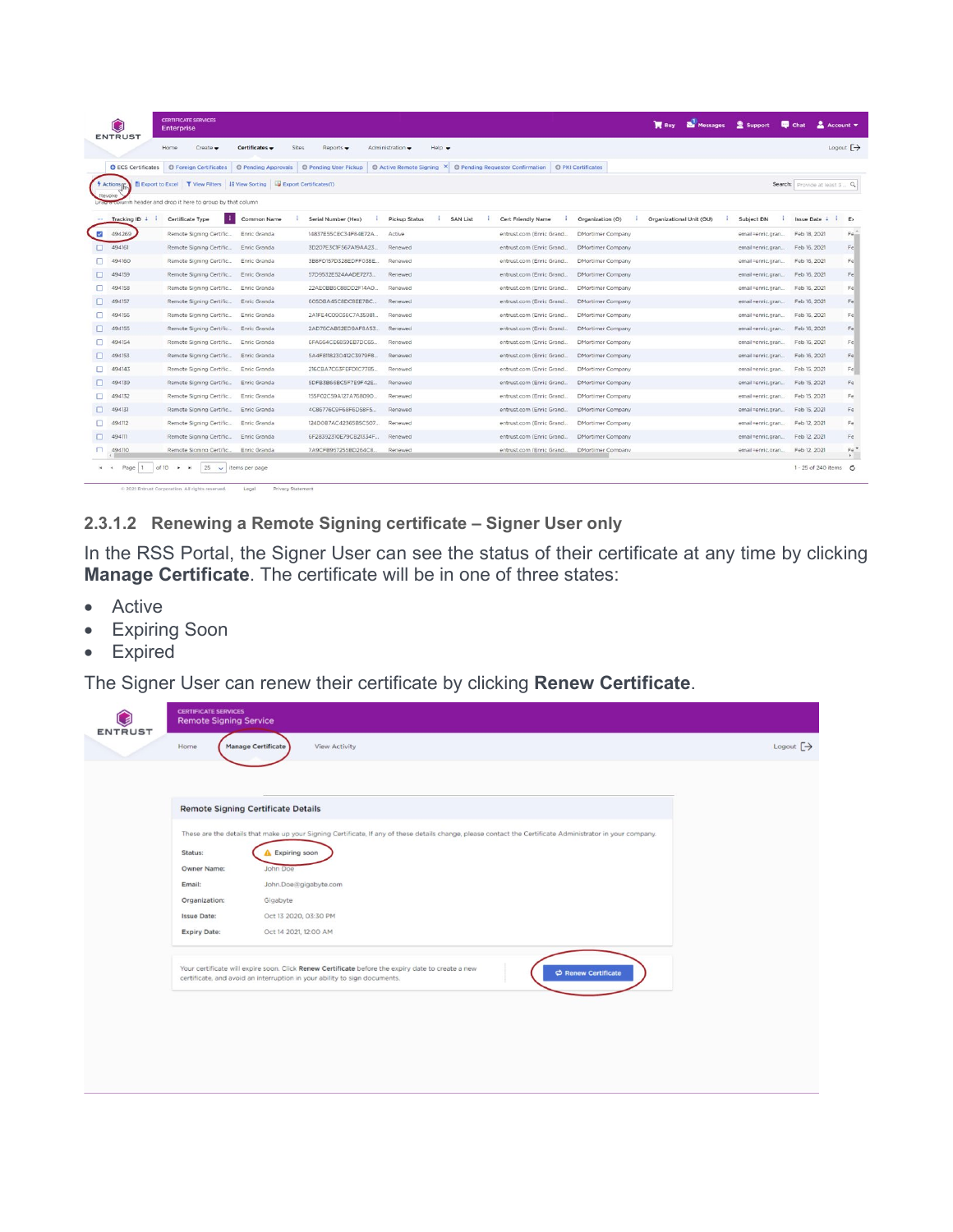#### **2.3.1.3 Viewing Signings log – Signer User only**

In the RSS Portal, the View Activity menu allows the Signer User to see the log activity. The following events are shown on this log:

- Creation of the Signer User RSS account
- Creation of the Remote Signing certificate
- Sign-on to the Signer User Portal
- Successful document signings
- Revocation of the Remote Signing certificate

And also the failure cases:

- Failure of account creation
- Failure of certificate creation
- Failure of document signing

| Manage Certificate<br>Home                                                                  | <b>View Activity</b> |           |
|---------------------------------------------------------------------------------------------|----------------------|-----------|
| This table shows a log of your recent Signing activities, both successful and unsuccessful. |                      |           |
| <b>Signing activities</b>                                                                   | Date                 |           |
| Single sign-on                                                                              | Jan 7 2021, 09:42 AM |           |
| Single sign-on                                                                              | Jan 7 2021, 09:33 AM |           |
| Single sign-on                                                                              | Jan 7 2021, 09:28 AM |           |
| Single sign-on                                                                              | Jan 7 2021, 09:22 AM |           |
| Document signing failed                                                                     | Jan 7 2021, 09:20 AM | $\bullet$ |
| Document signed                                                                             | Jan 7 2021, 09:16 AM |           |
| Document signed                                                                             | Jan 7 2021, 09:12 AM |           |
| Single sign-on                                                                              | Jan 7 2021, 09:12 AM |           |
|                                                                                             |                      |           |

### <span id="page-9-0"></span>**2.4 Signer user enrollment**

The new Signer User receives an email containing instructions for completing Personal Validation and for obtaining the Entrust Identity application.

To enroll, the new Signer User must:

1. Follow the link to the Personal Validation form. Fill in the form, accept the license agreement and click **Submit**. Make a note of the password set here.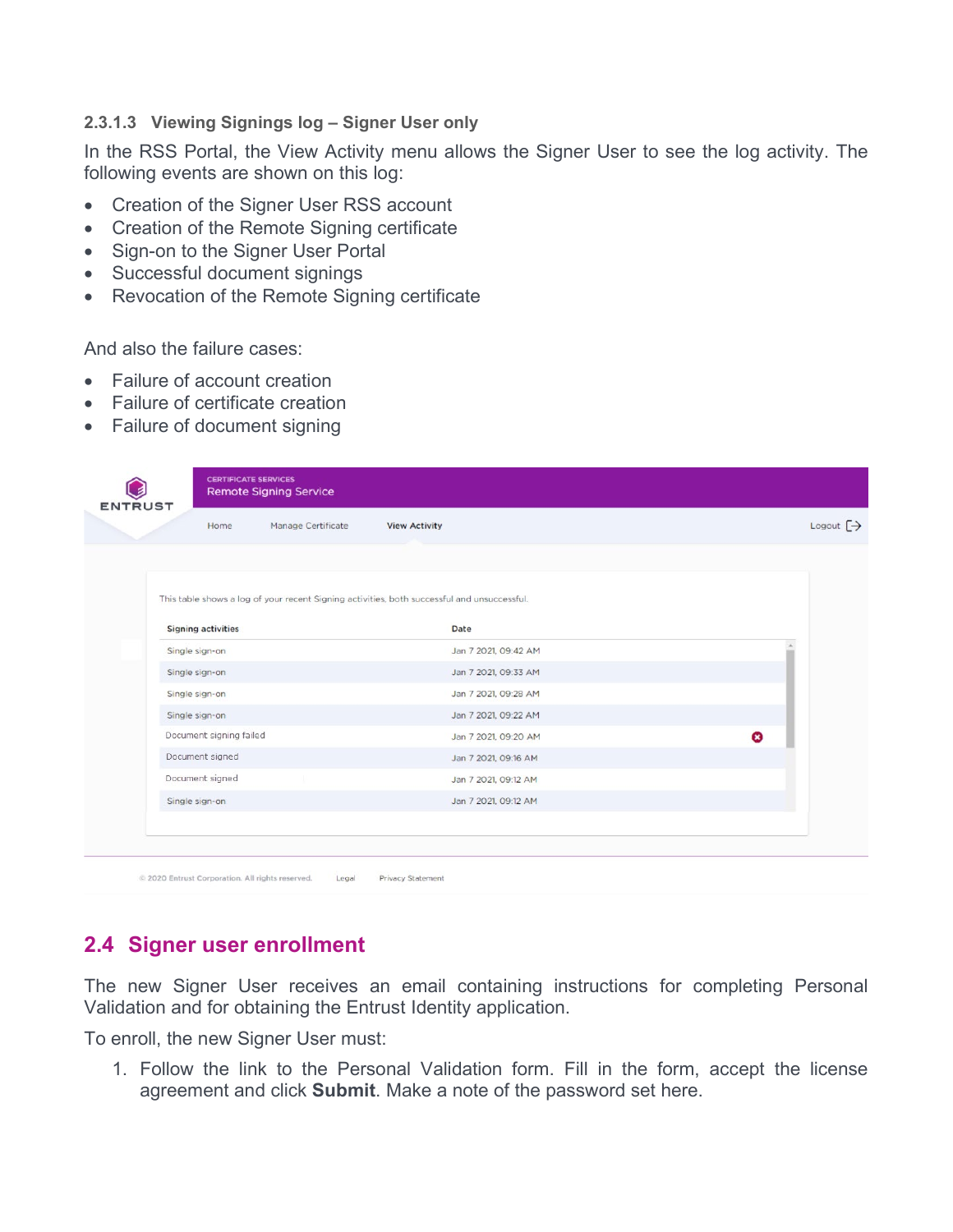- 2. Open the email that follows to see instructions for completing Personal Validation, and complete the validation.
- 3. Download and install Entrust Identity for Mobile or Entrust Identity for Desktop.
- 4. Log into the Entrust Identity desktop or mobile app, and create an Identity. Give the new Identity a unique name.
- 5. Log into the RSS Portal using the email address and password from step 1, then enter the code generated using the Entrust Identity desktop or just tap on the push notification received in the Entrust Identity app.
- 6. Click **Create Remote Signing Certificate**, and Authorize creation of the certificate.

When these steps are complete, the Signer User is ready to sign documents.

|                                                                                                                                                                       | Logout $\Rightarrow$ |
|-----------------------------------------------------------------------------------------------------------------------------------------------------------------------|----------------------|
| Create your Remote Signing Certificate                                                                                                                                |                      |
| To prepare to sign documents using the supported signing providers, you need to create your Remote Signing Certificate. This is a two-step                            |                      |
| process:                                                                                                                                                              |                      |
| 1. Click the Create Remote Signing Certificate button below.<br>2. On the Consent screen that appears, grant your consent to create the certificate.                  |                      |
| And that's it! You will then be ready to begin signing documents. You can find a list of supported signing providers at<br>https://www.entrust.com/go/remote-signing. |                      |
|                                                                                                                                                                       |                      |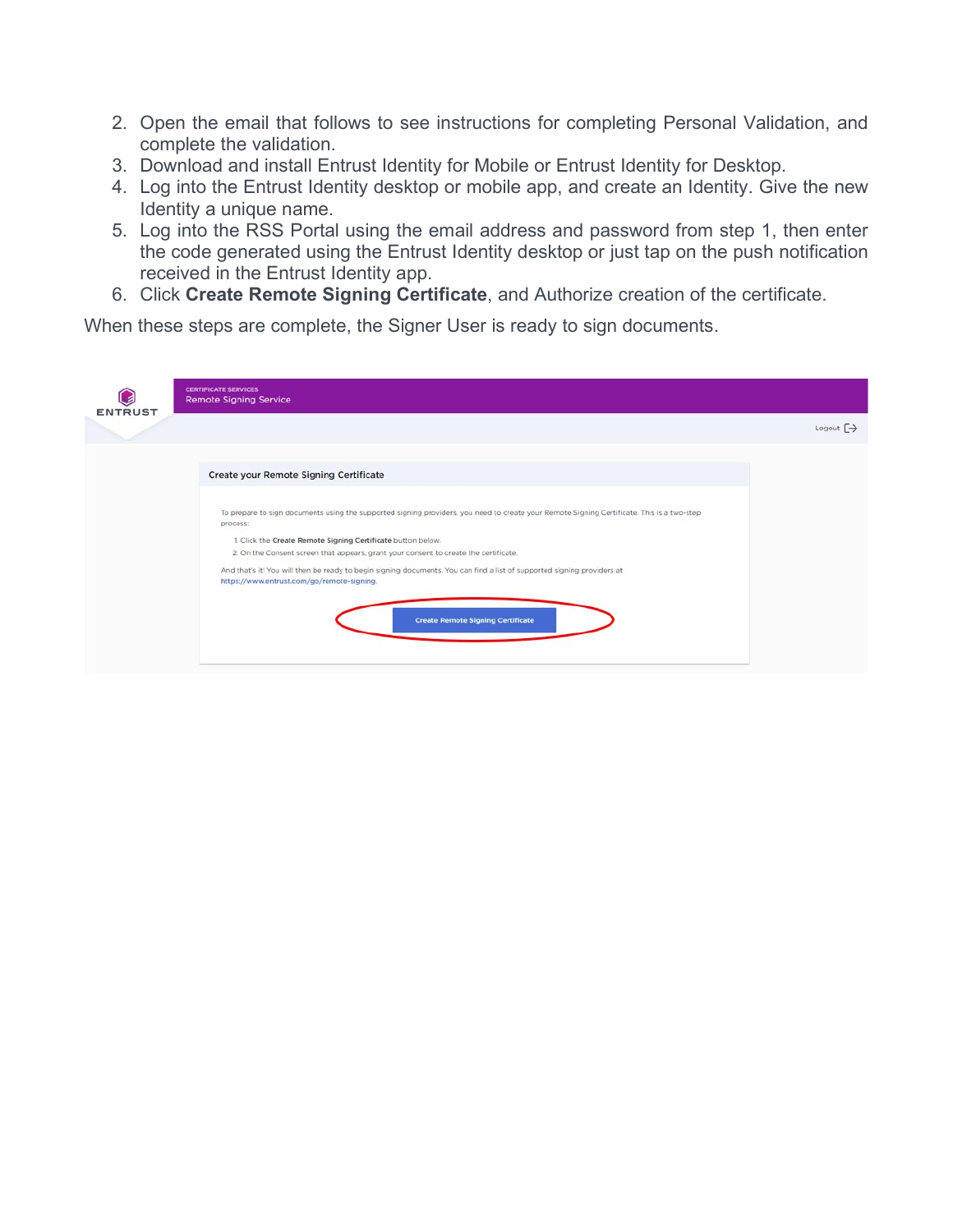# <span id="page-11-0"></span>**3 Integrating with signing applications**

As described above, the Entrust Remote Signing Service is deployed in the cloud. It relies on the CSC (Cloud Signature Consortium) Remote Signing Protocol for communication between your applications and the Entrust service.

The service can also be used from user desktop applications through the Entrust Desktop Virtual Card plug-in that allows applications to connect transparently to the Entrust Remote Signing Service for signing.

# <span id="page-11-1"></span>**3.1 Entrust Remote Signing Service RESTful API**

The RESTful API is based on the CSC specification v0.1.7.9 for remote electronic signatures. This API is used to integrate cloud signing applications with the Remote Signing Service so that Remote Signing certificates can be used to perform document signing.

- Signing applications authenticate to the API using the CSC-standard *clientID* and *clientSecret*, supplied by Entrust when signing providers register.
- The Signer user Remote Signing certificate is retrieved from the Entrust RSS and the document is prepared for signing.
- The signing application creates the hash of the Signer user's document and sends it to the RSS.
- The signed hash (the signature) is "attached" to the document being signed. One document can be signed in each transaction.

The Entrust Remote Signing Service includes timestamping and OCSP validation services; these services are used through the standard IETF protocols.

| <b>Operations</b> | <b>Description</b>                                                       |
|-------------------|--------------------------------------------------------------------------|
| info              | These operations do not require an access token.                         |
| oauth2/authorize  |                                                                          |
| oauth2/token      |                                                                          |
| credentials/list  | These operations require 1 access token: "service".                      |
| credentials/info  |                                                                          |
| signhash          | These operations require 2 access tokens: "service" and<br>"credential". |

The following CSC API operations are supported:

A signHash operation example follows.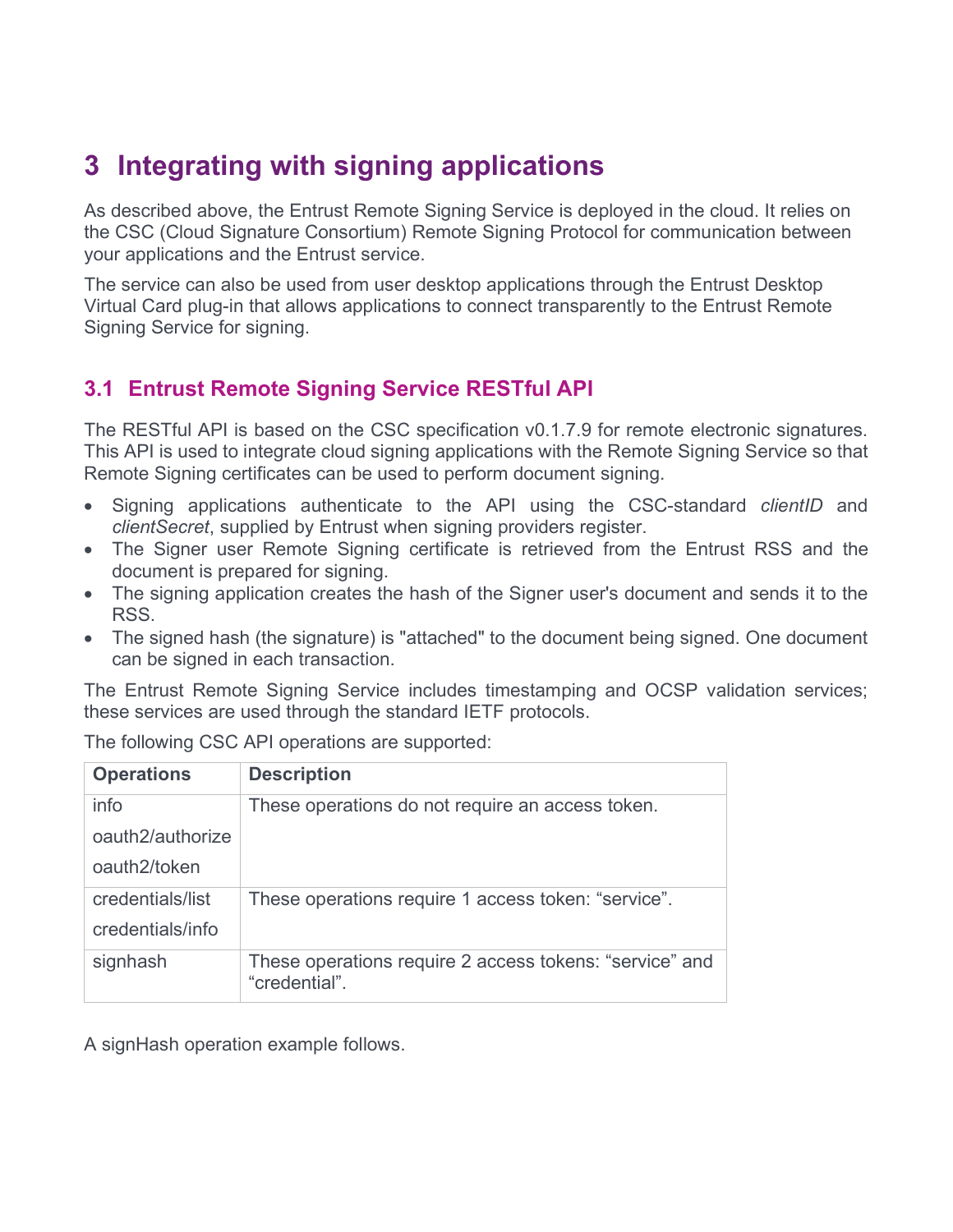

| <b>POST</b>    | https://{{rssHost}}:{{rssPort}}/csc/v0/signatutes/signHash<br>$\mathbf{v}$ |
|----------------|----------------------------------------------------------------------------|
| Params         | Authorization ● Headers (11) Body ● Pre-request Script Tests<br>Settings   |
| none           | ● form-data ● x-www-form-urlencoded ● raw ● binary ● GraphQL SON ▼         |
| $\mathbf{1}$   |                                                                            |
| $\overline{2}$ | "credentialID": "ca8m2nu0808a4n6fd9jd3d1nku",                              |
| 3              | "CApat8b4d3cdc99ce6ab5c62d04901361d2b8fd13f259900d4bc9f3e8b14f64",         |
| 4              | "hash": [                                                                  |
| 5              | TTKLnG9F5EE1X3YxkimehiuRDV9RcepZnKZ1dUA1HiO"                               |
| 6              | ь.                                                                         |
| 7              | "hashAlgo": "2.16.840.1.101.3.4.2.1",                                      |
| 8              | "signAlgo": "1.2.840.113549.1.1.1"                                         |
| 9              |                                                                            |
| 10             |                                                                            |
| 11             |                                                                            |
| 12             |                                                                            |

The CSC API Reference Guide and the demo tutorial examples prepared to run with the Postman tool and instructions are available from the ECS Portal: **Help** > **API Documentation**.

### **3.1.1 Timestamp and OCSP server**

When adding timestamps to signatures, the signature date is accurate and backed by a trusted entity. Timestamps also allow creating Long Term Validation (LTV) signatures when combined with the certificate revocation status provided by the OCSP server.

The Timestamp and OCSP URL services are available in the Remote Signing certificates issued by Entrust.

### <span id="page-12-0"></span>**3.2 Entrust Desktop Virtual Card**

The Desktop Virtual Card is a plug-in that enables digital signatures using remote keys located in the Entrust Remote Signing Service. Depending on the type of certificate, it also can be used for web authentication with digital certificate.

From a user's perspective, it acts like a virtual smartcard because they can remotely utilize PKI keys and certificates in the Service from their desktop applications and office software.